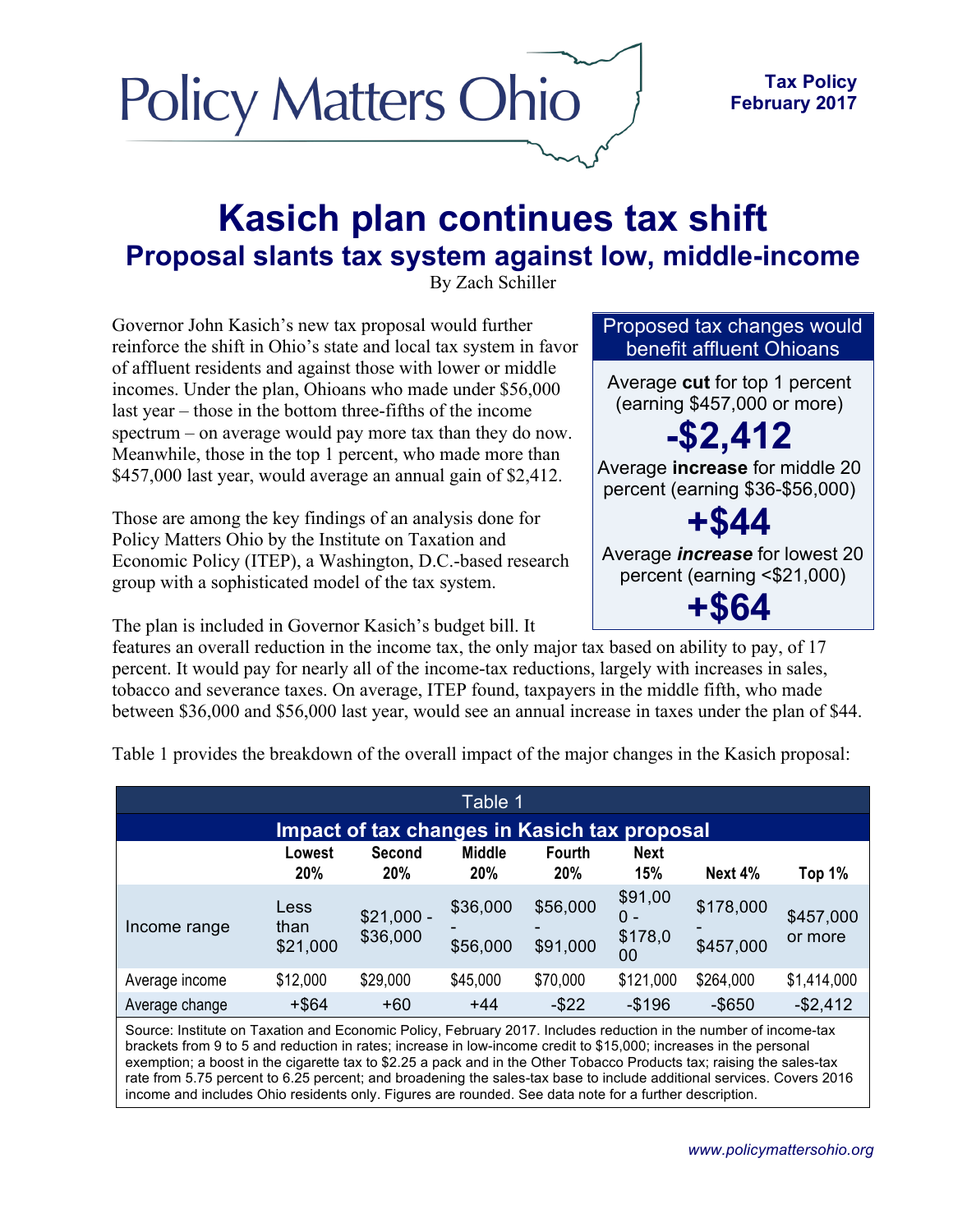Kasich's plan would cut the number of brackets, while reducing rates, in Ohio's income tax. It also includes increases in the personal exemption and a boost in the credit that currently wipes out any tax for those with less than \$10,000 in annual income. ITEP modeled these changes, together with the increase in the sales tax rate, to 6.25 percent from 5.75 percent; broadening the sales tax base to include lobbying, cable TV subscriptions, non-medically necessary cosmetic surgeries and other services; a 65-cents-a pack increase in the cigarette tax; and an increase in the Other Tobacco Products tax (see data note for details on what the analysis covers, including those elements of the plan it does not include).

Kasich Administration officials have boasted about how many Ohioans won't have to pay income tax as a result of the plan.<sup>1</sup> However, 1.5 million tax filers don't have any tax liability already because of the existing rate structure, credits and deductions. They will not benefit from the plan—and many are among the poorest Ohioans. Even apart from that, the state income tax is not the major state or local tax most affecting low- and moderate-income Ohioans. As previous analysis from ITEP has shown, sales and excise taxes in particular fall more heavily on lower-earning state residents than the income tax does. Middle-income nonelderly Ohioans paid about 10.6 percent of their income in state and local taxes in 2015, but only 1.6 percent of that was for state income tax.<sup>2</sup> For those in the bottom fifth, state income taxes accounted for just 0.2 percent of income, when total state and local taxes amounted to 11.9 percent. Lowering the income tax will do little for low-income Ohioans.

Table 2 breaks out how the income-tax cuts in the proposal would affect those in different income groups. Compared to previous Kasich proposals for income-tax cuts, the current one is somewhat less lopsided in favoring the very richest Ohioans. However, its benefits are still directed heavily to the affluent; the bottom three-fifths of tax filers get just 21 percent of the benefits. And as Table 1 shows, when combined with the tax increases proposed to help pay for the cuts, the gains for low- and middle-income Ohioans vanish: in fact, on average, these Ohioans will pay more.

<sup>&</sup>lt;sup>1</sup> Building for Ohio's Next Generation, Budget of the State of Ohio, Fiscal Years 2018-2019, presentation by Kasich Administration officials, Jan. 30, 2017. See Slide 27.<br><sup>2</sup> Patton, Wendy, "Wealthy not paying fair share of state and local taxes," Policy Matters Ohio Blog, Apr. 11, 2016, at

http://www.policymattersohio.org/blogpost-taxes-april2016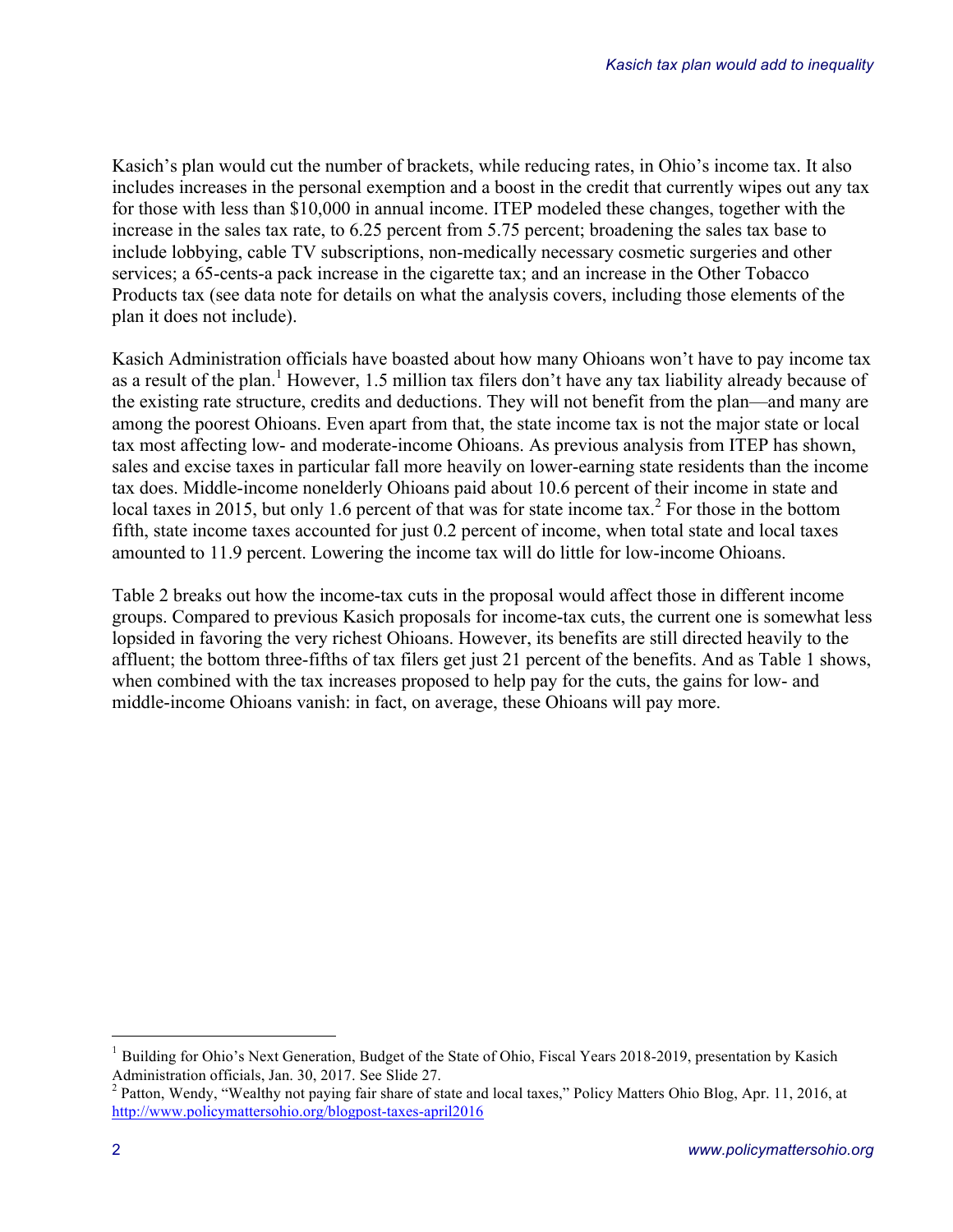| Table 2                                                  |                         |                         |                             |                             |                                   |                        |                      |  |  |
|----------------------------------------------------------|-------------------------|-------------------------|-----------------------------|-----------------------------|-----------------------------------|------------------------|----------------------|--|--|
| Impact of proposed income-tax changes in Kasich proposal |                         |                         |                             |                             |                                   |                        |                      |  |  |
|                                                          | Lowest<br>20%           | Second<br>20%           | <b>Middle</b><br><b>20%</b> | <b>Fourth</b><br><b>20%</b> | <b>Next</b><br>15%                | Next 4%                | Top 1%               |  |  |
| Income range                                             | Less<br>than<br>\$21,00 | $$21,000 -$<br>\$36,000 | \$36,000<br>\$56,000        | $$56,000 -$<br>\$91,000     | \$91,00<br>$0 -$<br>\$178,0<br>00 | \$178,000<br>\$457,000 | \$457,000<br>or more |  |  |
| Average income                                           | \$12,000                | \$29,000                | \$45,000                    | \$70,000                    | \$121,000                         | \$264,000              | \$1,414,000          |  |  |
| Tax change as % of<br>income                             | $-0.2%$                 | $-0.3%$                 | $-0.3%$                     | $-0.3$                      | $-0.4%$                           | $-0.4%$                | $-0.2%$              |  |  |
| Average change                                           | $-$ \$22                | $-$ \$84                | $-$140$                     | $-$ \$245                   | $-$479$                           | $-$1,016$              | $-$3,402$            |  |  |
| Share of tax change                                      | 2%                      | 7%                      | 12%                         | 20%                         | 29%                               | 17%                    | 14%                  |  |  |

Source: Institute on Taxation and Economic Policy, February 2017. Covers total 2016 income and includes Ohio residents only. Includes reduction in the number of income-tax brackets from 9 to 5 and reduction in rates, increase in the low-income credit to \$15,000, and increases in the personal exemption. Figures are rounded.

The biggest tax increase in the governor's proposal is a boost in the state sales tax from 5.75 percent to 6.25 percent. According to the administration, this would generate \$879 million in Fiscal Year 2019. Another \$224 million would come from adding sales tax to a number of services for the first time (that also includes applying the higher 6.25 percent rate to those services).<sup>3</sup> Raising the sales-tax rate falls more heavily on lower- and middle-income taxpayers in part because they spend all or nearly all of what they earn, compared to higher earners. Adding to the services the sales tax covers will also do that. However, it is important that the state begin to tax more services so that the tax system covers today's economy, which is increasingly based on services. Otherwise, the sales tax will gradually lose its ability to generate sufficient revenue to pay for public services. While modernizing the sales tax so it is effective, the state should also adopt measures to protect low-income Ohioans from its regressive effects. This could be done through a sales-tax credit like a number of other states have  $4$ 

 $3$  The administration estimates the FY2019 cost of the income-tax cuts at \$1.88 billion. See Governor John R. Kasich, The State of Ohio Executive Budget, Fiscal Years 2018-2019, p. B-7 at http://budget.ohio.gov/doc/budget/FY18- 19 Budget Recommendations.pdf

<sup>4</sup> Schiller, Zach, "Sales-tax credit would help low-income Ohioans," Policy Matters Ohio, Apr. 8, 2013, at http://www.policymattersohio.org/sales-tax-credit-apr2013. Ohio could also adopt a refundable, stronger state earned income tax credit. See Hannah Halbert, "Common sense reform for working Ohio: Refundable EITC would help clean up unfair tax code," Jan. 27, 2017, at http://www.policymattersohio.org/eitc-jan17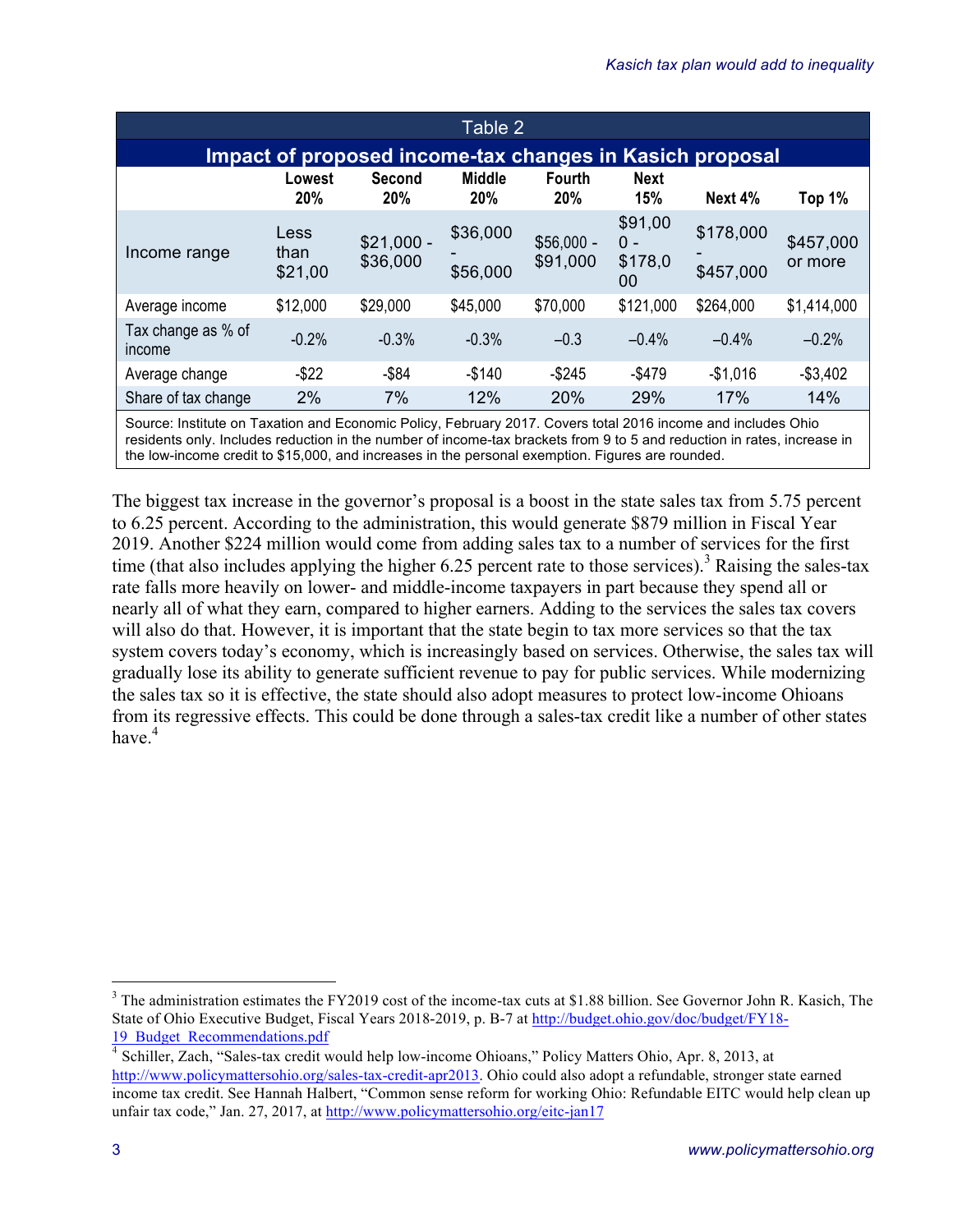| Table 3<br>Impact of sales-tax changes                                                                                                                                                                                 |               |               |                      |                      |                    |                   |        |  |  |
|------------------------------------------------------------------------------------------------------------------------------------------------------------------------------------------------------------------------|---------------|---------------|----------------------|----------------------|--------------------|-------------------|--------|--|--|
|                                                                                                                                                                                                                        |               |               |                      |                      |                    |                   |        |  |  |
|                                                                                                                                                                                                                        | Lowest<br>20% | Second<br>20% | <b>Middle</b><br>20% | <b>Fourth</b><br>20% | <b>Next</b><br>15% | <b>Next</b><br>4% | Top 1% |  |  |
| Tax change as % of income                                                                                                                                                                                              | 0.4%          | 0.3%          | 0.3%                 | 0.2%                 | 0.2%               | 0.1%              | 0.1%   |  |  |
| Average tax change                                                                                                                                                                                                     | \$44          | \$94          | \$128                | \$164                | \$218              | \$302             | \$924  |  |  |
| Source: Institute on Taxation and Economic Policy, February 2017. Covers total 2016 income and includes<br>Ohio residents only Jncludes increase in sales-tax rate from 5.75 percent to 6.25 percent and broadening of |               |               |                      |                      |                    |                   |        |  |  |

Table 3 shows the impact of the sales-tax increases on different income groups:

Ohio residents only. Includes increase in sales-tax rate from 5.75 percent to 6.25 percent and broadening of sales tax base. Figures are rounded. See data note for details.

Kasich's plan also includes a 65-cent-a-pack increase in the cigarette tax and a boost in the tax on other tobacco products so it is comparable to the cigarette tax. These increases are worthwhile because of the demonstrated improvement of higher tobacco taxes on public health. However, these tobacco-tax changes fall most heavily on the lowest-income Ohioans. Cigarette taxes are charged per unit, not based on price, and lower-income individuals are more likely to smoke.

Of course, only tobacco users will pay the added tobacco taxes. However, excluding the tobacco tax changes, the proposal remains highly rewarding to Ohio's affluent, while providing meager benefits most Ohioans. ITEP found that even excluding the proposed tobacco tax increases, the bottom twofifths of Ohioans on average would pay more under the tax proposal. Table 4 shows the impact of the proposed cigarette and Other Tobacco Products tax increases, as well as the overall impact of the plan not including those changes:

| Table 4                                                                                                                                                                                                                                                                                                                                      |          |                       |            |                             |                    |          |             |  |  |  |
|----------------------------------------------------------------------------------------------------------------------------------------------------------------------------------------------------------------------------------------------------------------------------------------------------------------------------------------------|----------|-----------------------|------------|-----------------------------|--------------------|----------|-------------|--|--|--|
| Impact of tobacco tax increases and of Kasich tax plan without them                                                                                                                                                                                                                                                                          |          |                       |            |                             |                    |          |             |  |  |  |
|                                                                                                                                                                                                                                                                                                                                              |          | Lowest 20% Second 20% | Middle 20% | <b>Fourth</b><br><b>20%</b> | <b>Next</b><br>15% | Next 4%  | Top 1%      |  |  |  |
| Impact of cigarette and other tobacco products tax increases                                                                                                                                                                                                                                                                                 |          |                       |            |                             |                    |          |             |  |  |  |
| Average change                                                                                                                                                                                                                                                                                                                               | $+$ \$43 | $+$ \$51              | $+$ \$57   | $+$ \$59                    | $+$ \$65           | $+$ \$64 | +\$66       |  |  |  |
| Impact of the full tax proposal without cigarette tax increase                                                                                                                                                                                                                                                                               |          |                       |            |                             |                    |          |             |  |  |  |
| Average change                                                                                                                                                                                                                                                                                                                               | $+$ \$22 | +\$9                  | $-$ \$12   | -\$81                       | $-$ \$261          | $-5714$  | $-$ \$2,478 |  |  |  |
| Source: Institute on Taxation and Economic Policy, February 2017. Covers total 2016 income and includes Ohio residents<br>only. Excludes Gov. Kasich's proposal for the severance tax, alcohol taxes, one-time cigarette floor stock tax, and some<br>other elements of his plan. Figures are rounded. See data note below for full details. |          |                       |            |                             |                    |          |             |  |  |  |

Unlike Governor Kasich's tax plans in the last two state budgets, this one would not significantly reduce revenue. However, the budget underinvests in crucial services and does not reverse the \$3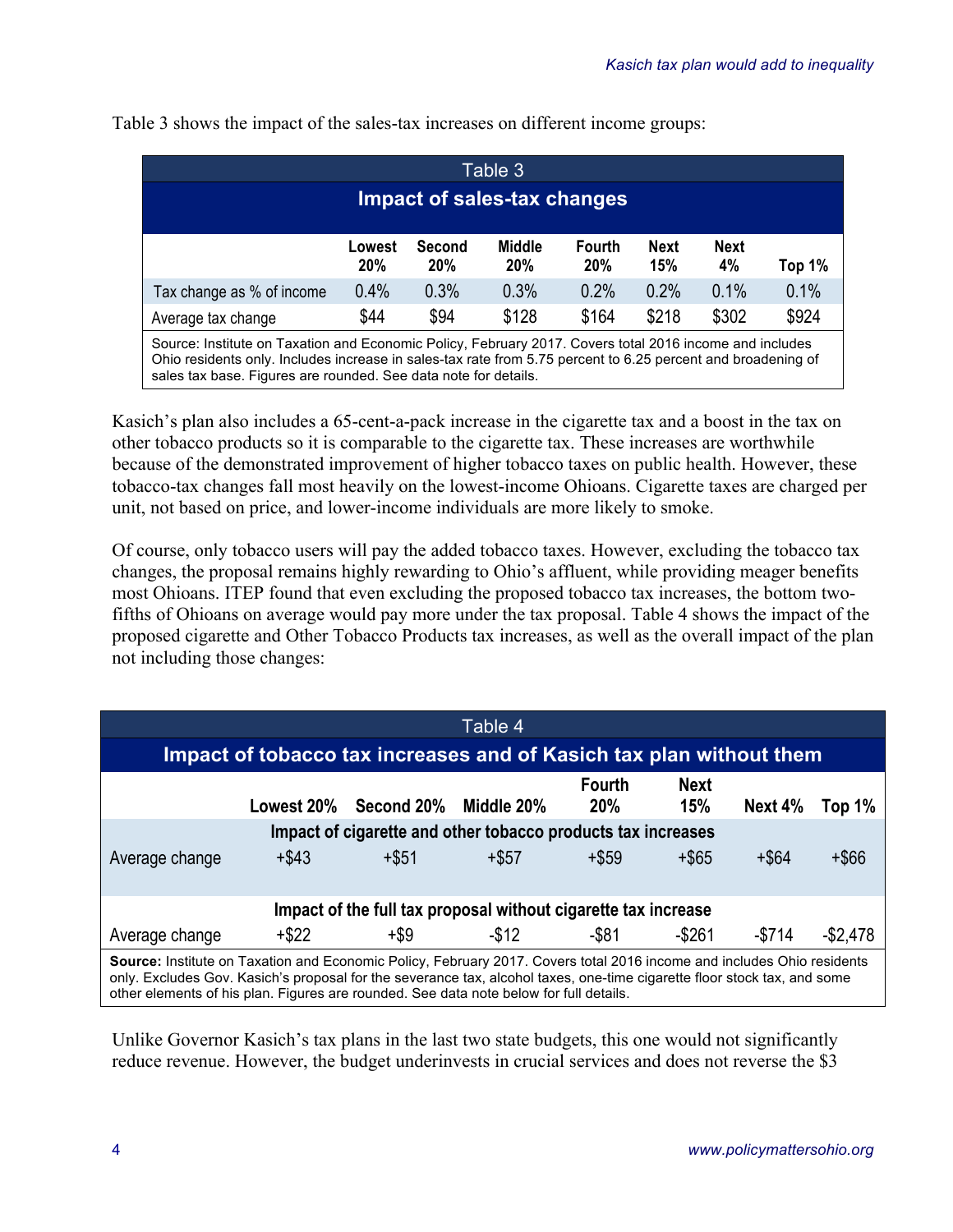billion in annual tax cuts approved since 2005.<sup>5</sup> We need to restore aid to local governments. We need to bolster our investment in K-12 education beyond the modest boost called for in the budget proposal, as well as taking more steps to allow lower-income Ohioans to afford college. Ohio's dismal state support for public transit needs a substantial boost. Protective services for the elderly, food banks and affordable housing all need more support. These are just a few of our unmet needs.<sup>6</sup>

Income-tax cuts flow heavily to the affluent, further increasing inequality in Ohio. A separate ITEP analysis issued last year found that overall, nonelderly Ohioans in the top 1 percent pay considerably less of their income in state and local taxes than middle-class and poor Ohioans do.<sup>7</sup> Previous income-tax rate cuts have done little for our economy.<sup>8</sup> The Kasich tax plan unwisely continues the tax shift.

## Data Note

The ITEP analysis covers Ohio residents and is based on 2016 income levels. It includes the reduction in the number of brackets from nine to five, along with reductions in rates, in Ohio's income tax. The top rate, for instance, will go from 4.997 percent to 4.33 percent. It also includes increases in the personal exemption for those with incomes under \$80,000 and a boost in the credit that currently allows those with less than \$10,000 in annual income to not pay the tax. That is to be increased to \$15,000. ITEP also modeled an increase in the cigarette tax from \$1.60 to \$2.25 a pack, the increase in the Other Tobacco Products tax from 17 percent to 69 percent of the wholesale price, the increase in the sales-tax rate from 5.75 percent to 6.25 percent, and the broadening of the sales tax base to include lobbying, cable TV subscriptions, repossession services, non-medical necessity cosmetic surgery, landscape design, interior design/decorating, and travel agent prepackaged tours and other services.

The analysis does not include increases in the severance tax, cigarette floor tax or alcoholic beverage tax. It also excludes creation of a vapor products tax and elimination of the political contribution credit, as well as reducing or eliminating tax breaks against the Commercial Activity Tax, reducing the cigarette tax stamp credit and killing a few other small tax breaks.

The analysis covers more than three-quarters of the value of the proposed increases, according to estimates by the Office of Budget and Management. The severance tax accounts for most of the taxes not included in the analysis. Much of that tax is effectively paid by out-of-state residents.

*Policy Matters Ohio is a nonprofit, nonpartisan state policy research institute with offices in Cleveland and Columbus. The Institute on Taxation and Economic Policy (ITEP) is a non-profit, non-partisan research organization based in Washington, D.C. that works on federal, state, and local tax policy issues. ITEP's Microsimulation Tax Model allows it to measure the distributional* 

<sup>&</sup>lt;sup>5</sup> Schiller, Zach, "Tax Cuts Help Create Ohio's Revenue Crunch," Policy Matters Ohio Blog, Jan. 25, 2017, at http://www.policymattersohio.org/tax-blog-jan17

 $6$  For a partial list of Ohio's needs, see Wendy Patton, "Investment Budget for a Better Ohio," Policy Matters Ohio, Jan. 24, 2017, at http://www.policymattersohio.org/investment-budget-jan17

<sup>&</sup>lt;sup>7</sup> Patton, Wendy, "Wealthy not paying fair share of state and local taxes," Policy Matters Ohio Blog, Apr. 11, 2016, at

http://www.policymattersohio.org/blogpost-taxes-april2016<br><sup>8</sup> Schiller, Zach and Wendy Patton, "Testimony to the 2020 Tax Policy Commission," Sept. 26, 2016, at http://www.policymattersohio.org/2020testimony-sept2016 and Hannah Halbert, "Short-term growth, long-term weakness," Jan. 20, 2017, at http://www.policymattersohio.org/jobwatch-dec16